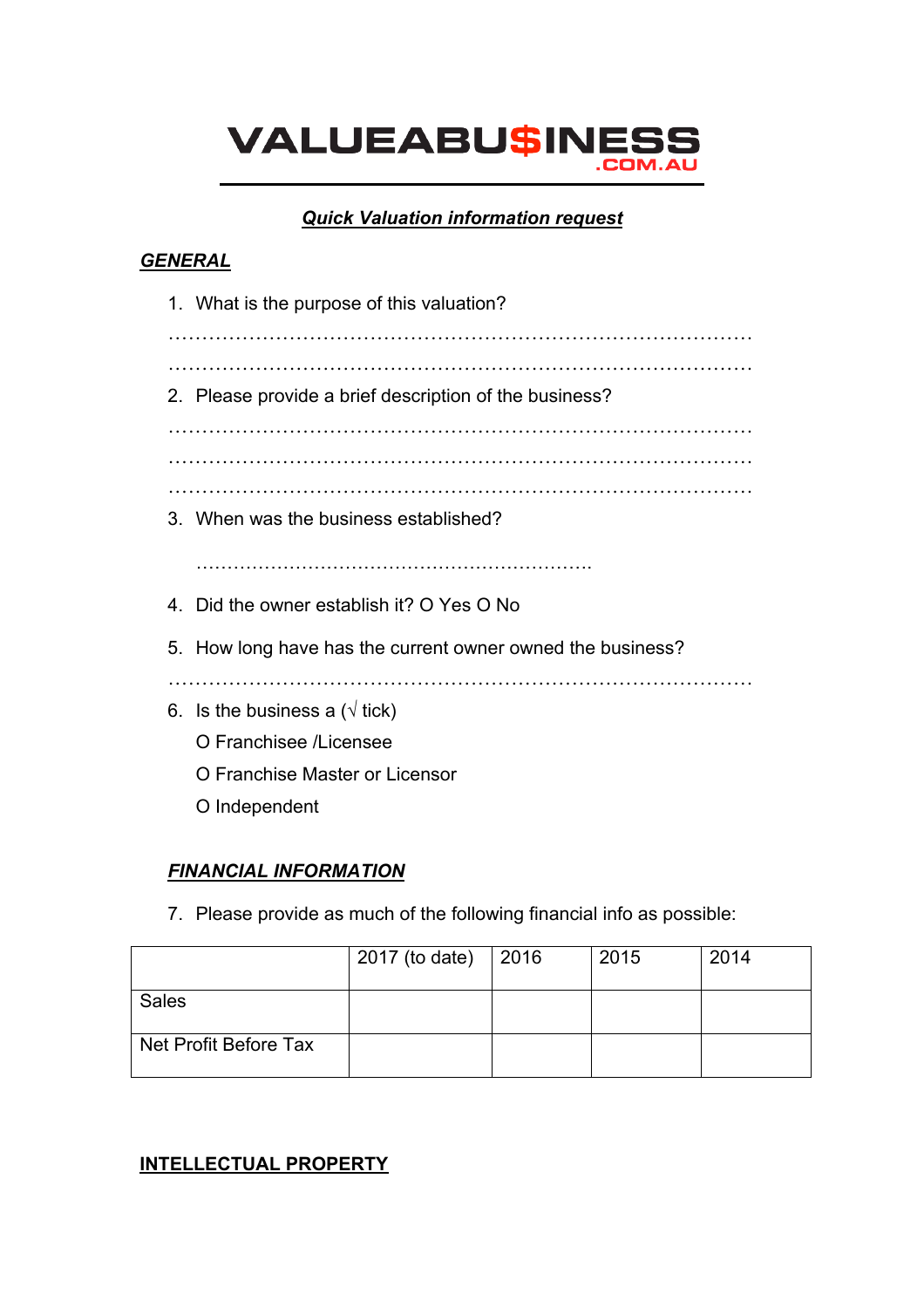8. Does your business own any special or unique intellectual property like patents or designs or similar? Provide details

……………………………………………………………………………

……………………………………………………………………………

- 9. Does the business require the owner to possess any special licences or accreditations?………………………………………………..……….
- 10.Attach Profit and Loss Statements and Balance Sheets for current year and two previous years.
- 11. Does the owner predict that sales revenue for the next year will be: ( $\sqrt{}$

tick)

| Tick $(\forall)$ |                      |
|------------------|----------------------|
|                  | Same as latest year, |
|                  | Around 5% better,    |
|                  | More than 5% better, |
|                  | Around 5% worse,     |
|                  | More than 5% worse?  |

If much better or worse, explain

why…………………………………………………………..

…………………………………………………………………………………

……………………………………

…………………………………………………………………………………

……………………………………………

12.Attach any adjustment to the financials that you might have, in the way

of explanation of personal items in the expenses. If in doubt, consult

your accountant.

## *PLANT AND EQUIPMENT*

13.What is the depreciated value of the equipment?

…………………………………………………………………………… ……………………………………………………………………………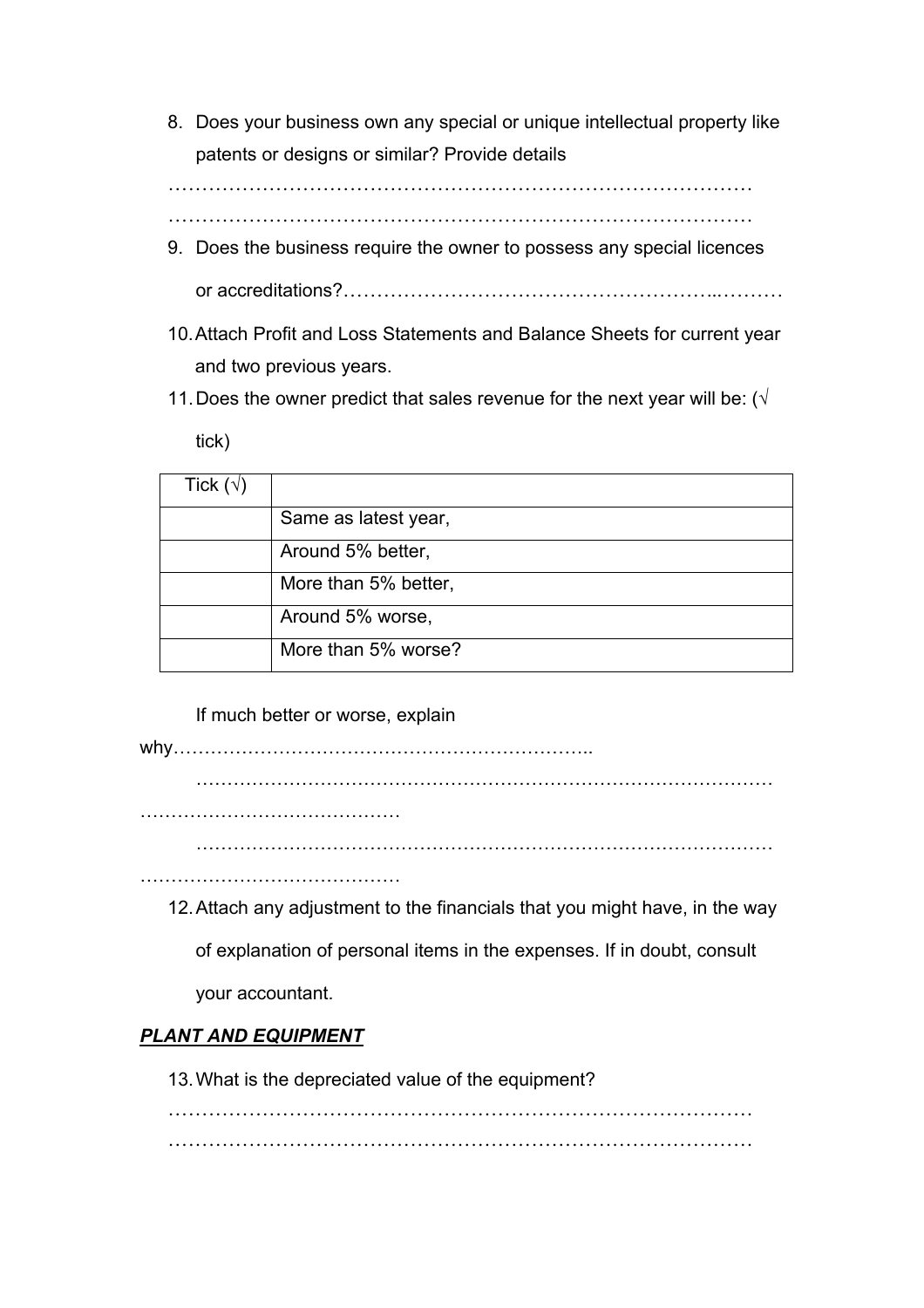14.If you believe it is worth more or less than the depreciated value, please state estimated value.

…………………………………………………………

15.What is the approximate value of the stock?

……………………………………………………………………….………

#### *OWNER / DIRECTOR INVOLVEMENT*

- 16.Does the owner work in the business, if so what are the hours and involvement?
- 17.How important is the owner to the business on a score of 1 to 10?

1 2 3 4 5 6 7 8 9 10

18.What were the wages and those of related persons including

superannuation for each of the latest 3 years?

……………………………………………………………………………

……………………………………………………………………………

……………………………………………………………………………

#### *CUSTOMER AND SUPPLIER INFORMATION*

19.What percentage of sales is represented by each of the top five clients

of the business?

………………………………………………………………

20.Do you have a choice of suppliers or must you buy from just one?

……………………………………………………………………………

…………………………………………………………………………… ……………………………………………………………………………

21.Are there any contracts with customers or suppliers? If so, please elaborate.

…………………………………………………………………………… …………………………………………………………………………… ……………………………………………………………………………

#### *PREMISES*

22.Do you have a lease longer than 5 years, including options (or own the property)?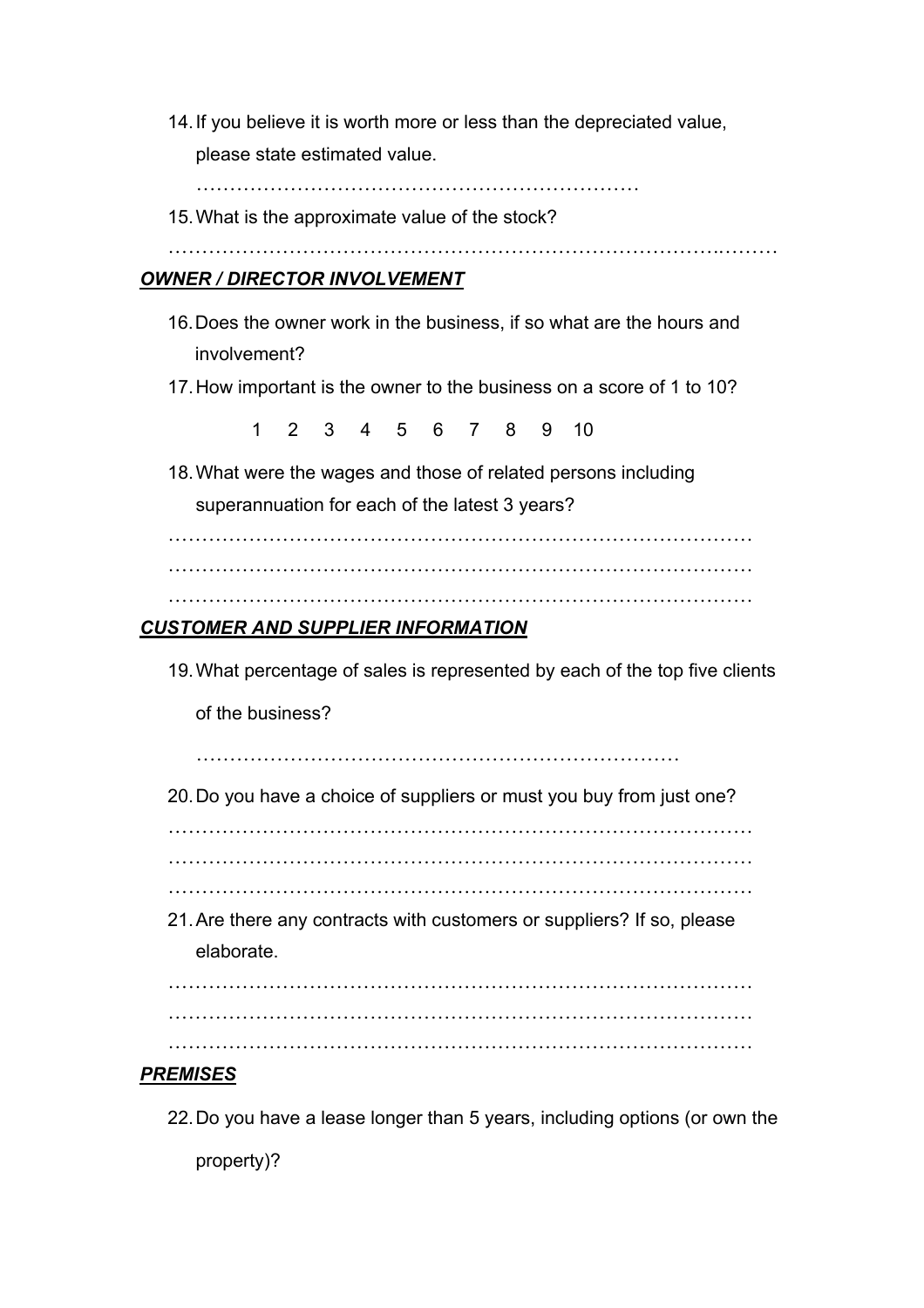…………………………………………………………………………….……

………………………

23.Are your current premises critical to your business?

……………….…………………….

# *STAFF*

24.Are you staff in general paid, below, on or above the award?

………………………………………………………………………………………

……………………………………

25.Are any of your staff members considered "key staff"? If so how difficult would it be to replace them?

…………………………………………………………………………………………..  $\mathcal{L}^{(n)}$ ………………………………………………………………………………..………… ………………………………………………………………………………………… ……………………………………

## *SYSTEMS*

26.Do you have operations manuals and procedures in your business?

……………

What other systems are there in your business?

…………………………………………..…….

…………………………………….……………………………………………

…………

………………………………………………………………………………

# *INFORMATION TECHNOLOGY*

27.As far as IT is concerned are you Below, On or above average as far

as your industry is concerned

………………………………………………………………………………..

# *COMPETITION*